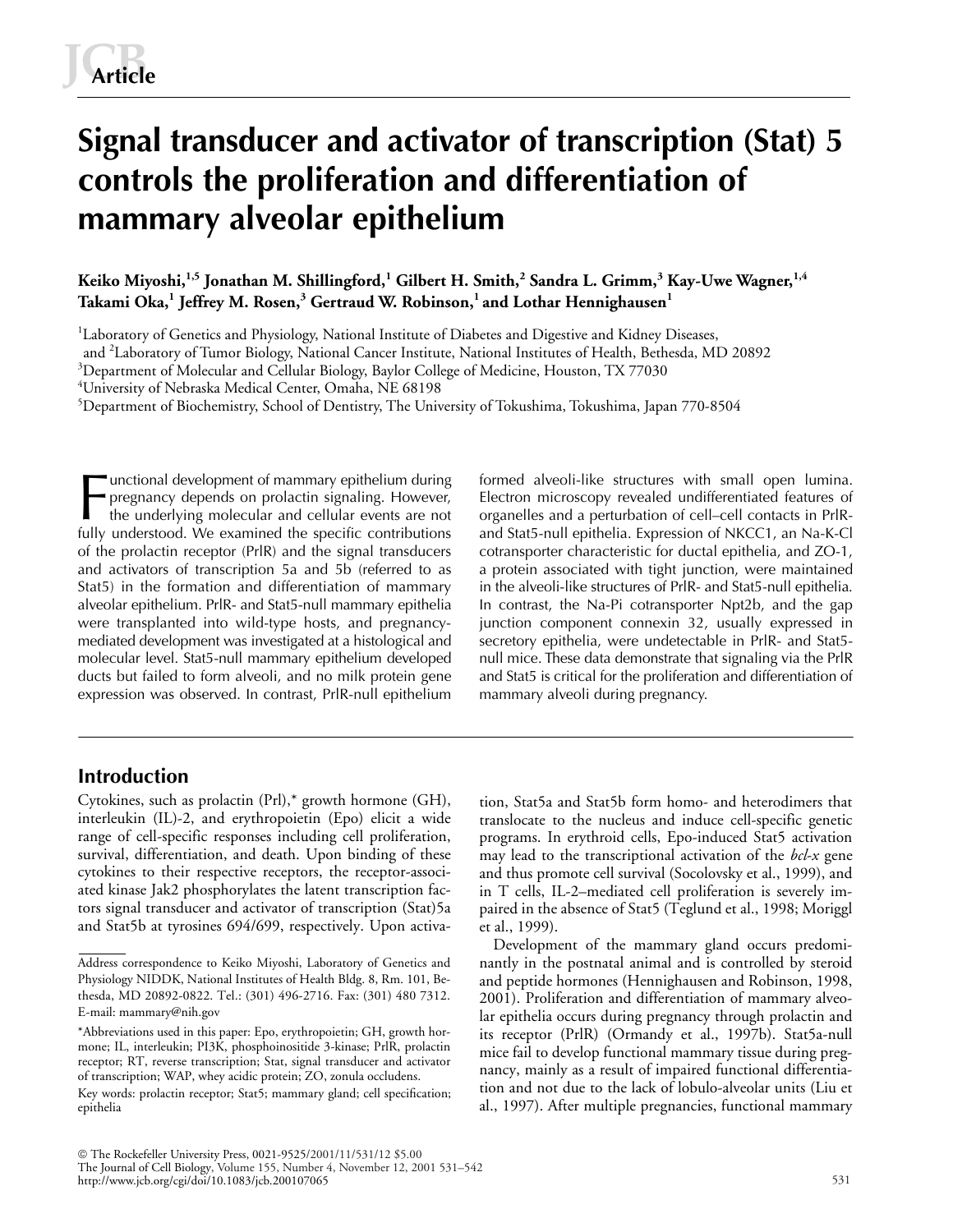Figure 1. **Pregnancy-mediated mammary gland development depends on the PrlR and Stat5.** (A) Whole mount analyses of wild-type, PrlR-, and Stat5 null mammary epithelia at parturition. The lower panel represents a higher magnification. Wild-type epithelium filled the fat pad and developed lobuloalveolar structures (\*). PrlR- and Stat5-null mammary epithelia were severely underdeveloped. PrlR-null epithelium exhibited wide ducts (black arrow), short branches, and few alveolilike structures. Stat5-null epithelium displayed normal branches with small decorations (black arrowhead). (B) Histological sections of the whole mounts shown in A. The lower panel represents a  $6\times$  higher magnification. Wild-type epithelium was fully expanded, filled the fat pad and alveolar lumina contained milk (\*). However, all null epithelia were sparse, and the alveoli-like structures (black arrowhead) did not contain milk. The epithelial cells are cuboidal in shape (white arrow). Note the presence of open lumina in the alveoli-like structures in PrlR-, but not Stat5-null epithelium. (C) Whole mount analyses of wild-type and PrlR- and Stat5-null virgin mammary epithelia 8 wk after transplantation. All transplanted epithelia completely filled the fat pad.



development was attained in Stat5a-null mice (Liu et al., 1998). This phenotype was accompanied by increased levels of active Stat5b, suggesting that Stat5b can partially compensate for the absence of Stat5a. However, Stat5b itself is not required for lactation (Teglund et al., 1998). Because mice carrying inactivated Stat5a and 5b (referred to as Stat5 throughout the text) genes are infertile, the combined function of both Stat5a and 5b during pregnancy had not been investigated.

Components of regulatory pathways are in many cases not exclusive, and may participate in several signaling cascades. In mammary epithelia, Stat5 is activated through the PrlR, but also by GH and the epidermal growth factor receptors (Gallego et al., 2001), and possibly the *Src* pathway (Kazansky et al., 1999). In addition, the PrlR not only activates Stat5 via Jak2, but also stimulates the mitogen-activated protein kinase and phosphoinositide 3-kinase (PI3K) pathways (Bole-Feysot et al., 1998; Kim and Cochran, 2001). If mammary alveolar epithelial development depends on a pathway that includes the PrlR and Stat5, a similar phenotype should be expected in the respective gene deletion mice. However, if Prl-independent Stat5 activation controls some steps of development, a different phenotype would be expected in the absence of the two components (i.e., PrlR and Stat5).

We have now investigated the relative contributions of Stat5 and the PrlR in pregnancy-induced mammary epithelial development. Although gross morphological analyses have linked the PrlR (Ormandy et al., 1997a) and Stat5a (Liu et al., 1997) to cell proliferation and differentiation, the molecular and cellular mechanisms of prolactin and Stat5 signaling are not understood. Specifically, the combined roles of Stat5a and 5b during pregnancy-induced mammopoiesis are not known. It remains unclear whether the Prl pathway is actually required for the acquisition of a particular cell fate, or whether it controls the differentiation of an already specified cell type. We have used molecular markers that can distinguish between different mammary epithelial cell types in the developing mammary gland to investigate the role of PrlR and Stat5 in the development of alveolar epithelium.

## **Results**

## **Development of mammary tissue in PrlR- and Stat5-null mice**

Although the PrlR is required for development of mammary epithelium during pregnancy (Ormandy et al., 1997b), the contribution of Stat5 in this process is not known. Stat5 is downstream of the PrlR, and it can be hypothesized that the loss of either signaling component might lead to a comparable phenotype. To investigate this, we compared the pregnancy-induced development of PrlR- and Stat5-null epithelia. Because Stat5- and PrlR-null mice are infertile,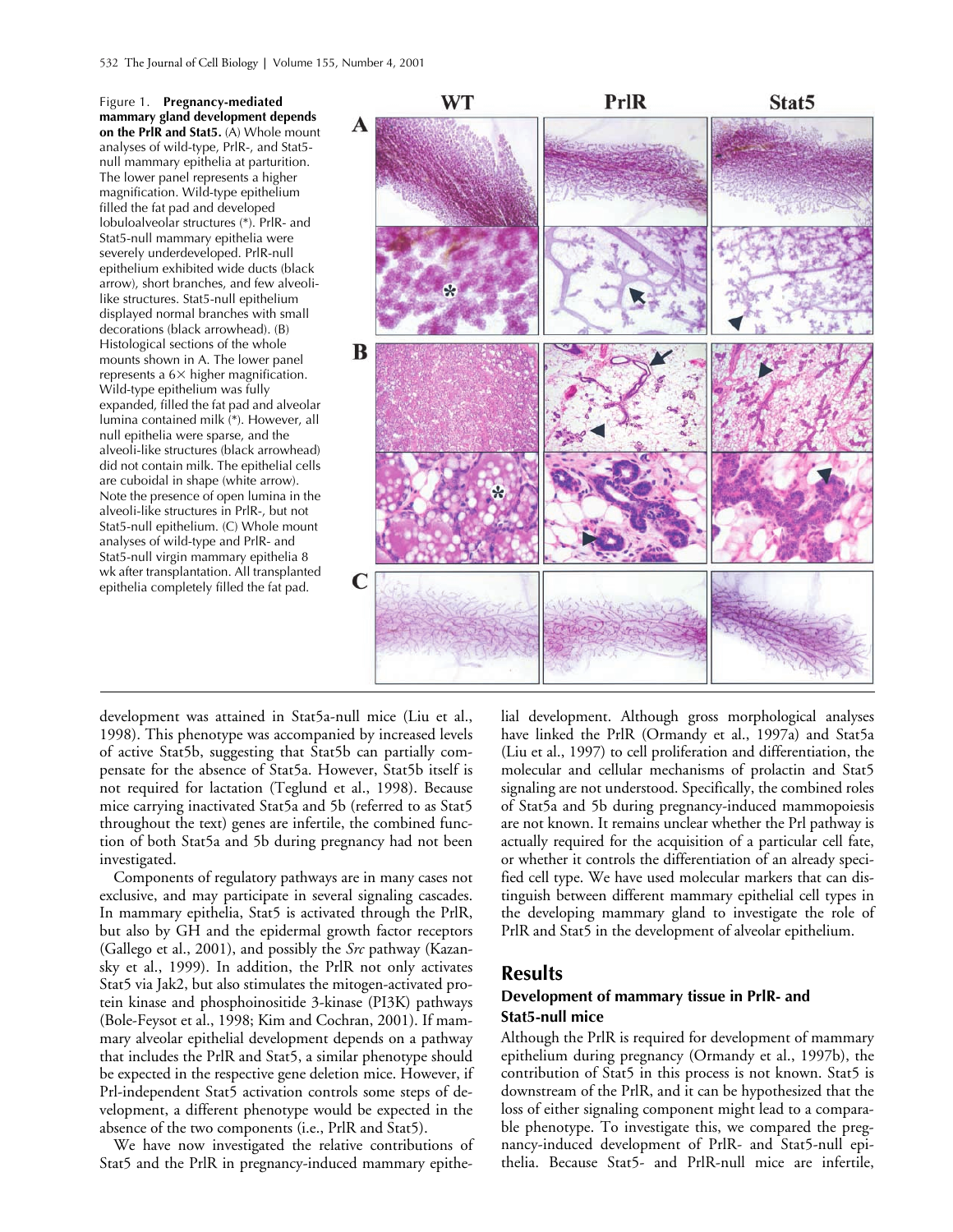

Figure 2. **Progesterone- and estrogen-induced proliferation is more severely impaired in PrlRnull than in Stat5a/b–null mammary epithelium.**  9 wk after transplantation, mice were given an acute,  $2-d E+P$  treatment. Mammary glands were removed and proliferation was evaluated by BrdU immunostaining. (A) Green staining represents BrdU-positive cells and DAPI-stained nuclei are blue. Merging the images shows the proliferation occurring mainly in the ductal epithelium. The number of BrdU-positive cells was clearly decreased in both PrlR- and Stat5-null transplants, as compared with the control #3 gland. (B) Quantitation of BrdU-positive ductal cells (mean percentage  $\pm$  SEM) is shown in the bar graph. The *P* values comparing PrlR- or Stat5-null to control (\*) and Stat5-null to PrlR-null  $(**)$  were  $<$  0.001 as determined by Mann-Whitney paired *t* test.

mammary epithelia from mature virgins was transplanted into the cleared fat pad of recipients to expose these epithelia to pregnancy hormones. Whole mount analyses demonstrated that ductal development during puberty was not affected in PrlR- and Stat5-null mice (Fig. 1 C). In contrast, pregnancy-mediated alveolar development was severely impaired (Fig. 1 A). Whereas wild-type ducts were decorated with expanded alveoli, the epithelium was greatly reduced in Stat5-null transplants and did not have the appearance of true lobulo-alveolar units. Histological sections demonstrated that the majority of Stat5-null alveoli-like structures did not have lumina (Fig. 1 B, right panel). Furthermore, individual Stat5-null epithelial cells exhibited abnormal columnar shapes and the epithelial architecture appeared disorganized (Fig. 1 B, right panel, white arrow). On the other hand, small open lumina were evident in the more organized alveoli-like structures in the PrlR-null transplants (Fig. 1 B, middle panel). To further evaluate the differences between Stat5- and PrlR-null alveoli-like structures, we analyzed serial sections. Whereas PrlR-null tissue exhibited consistently open lumina, they were not apparent in Stat5-null tissue (unpublished data).

#### **Proliferation of PrlR- and Stat5-null mammary epithelia**

We investigated potential causes for the lack of functional alveolar development in PrlR- and Stat5-null epithelia, and examined estrogen- and progesterone-mediated proliferation (Fig. 2). Previous studies have demonstrated that acute treatment with estrogen and progesterone for 2 d resulted in  $\sim$ 15% of the wild-type ductal epithelial cells entering the cell cycle, as assessed by BrdU labeling (Seagroves et al., 2000). Maximal proliferation appears to occur in the alveolar progenitors in the ducts during the first few days of pregnancy. The estrogen and progesterone treatment of virgin transplants that have filled the fat pad is designed to mimic the effect of early pregnancy on alveolar development. In comparison to the thoracic #3 controls from the host animal, steroid hormone–induced proliferation of PrlR-null epithelium was reduced by  $\sim$ 60%, whereas proliferation of Stat5null epithelium was reduced by only 30% (Fig. 2 B). Thus, whereas in both cases there was a significant reduction in proliferation relative to the wild-type control, PrlR-null epithelium exhibited a twofold greater decrease than Stat5-null epithelium. These differences were statistically significant  $(P < 0.001)$ .

**Differentiation of PrlR- and Stat5-null mammary epithelia** There were no morphological and histological signs of milk secretion in PrlR- and Stat5-null epithelia (Fig. 1 B). To determine the differentiation status of PrlR- and Stat5-null epithelia, we examined the expression of milk protein genes  $(\beta$ -casein, whey acidic protein [WAP], and WDNM1). Steady-state levels of these mRNAs increased in wild-type (Fig. 3) and Stat5b-null (unpublished data) mammary tissue during pregnancy. Expression of WAP, but not  $\beta$ -casein, mRNA was decreased in Stat5a-null mice (Fig. 3)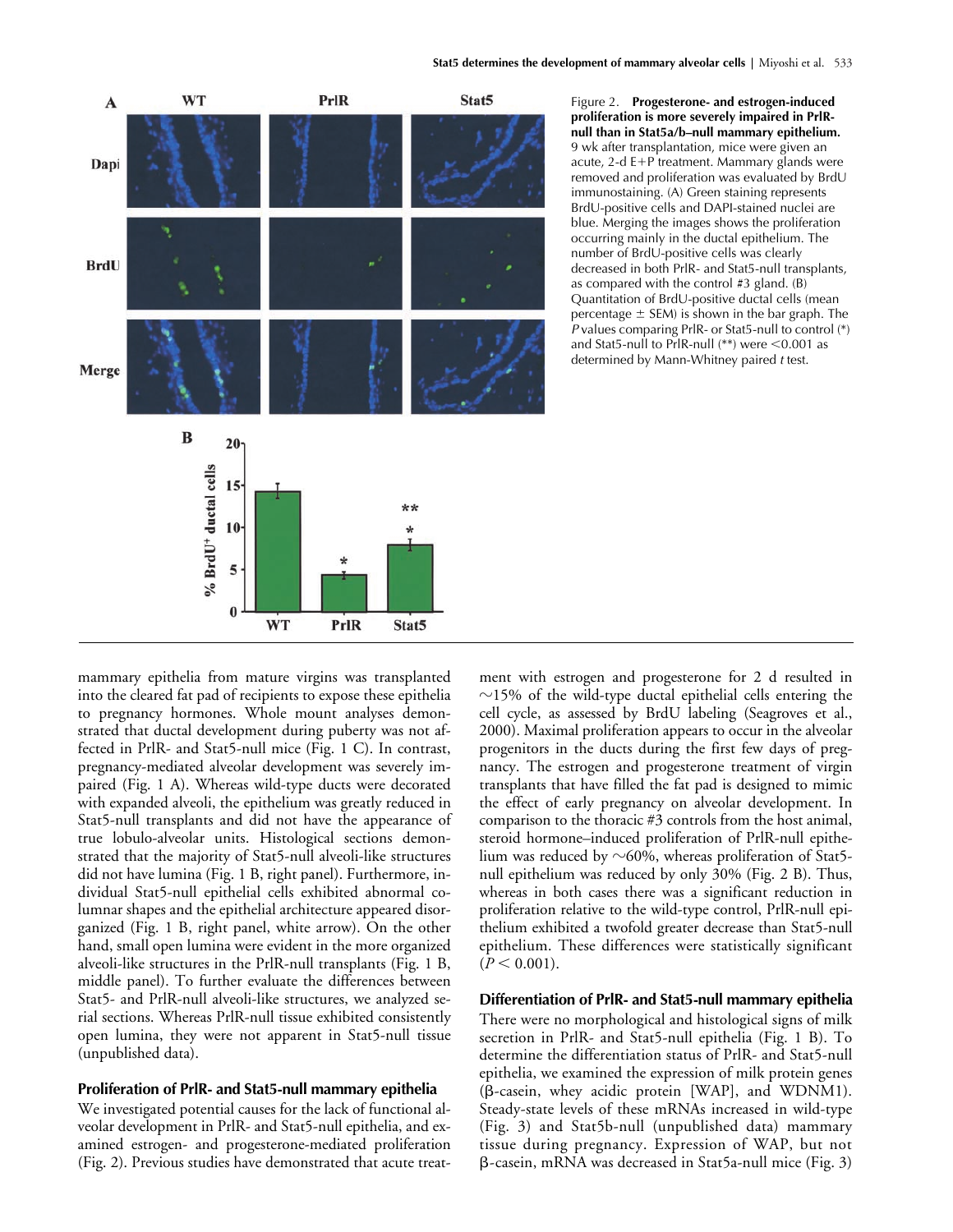

Figure 3. **Milk protein expression is impaired in Stat5- and PrlRnull mammary epithelia.** Northern blot analysis of milk protein mRNAs ( $\beta$ -casein, WAP, WDNM1) and keratin 18 (K18) mRNA in mammary tissue of wild-type mice (WT) and Stat5a-, 5a/b-, and PrlR-null epithelial transplants. V, virgin (5 wk); P13, pregnancy day 13; Part, after parturition.

as shown previously (Liu et al., 1997).  $\beta$ -casein and WAP mRNAs were not detected in PrlR- and Stat5-null epithelia by total RNA Northern blot. On the other hand, WDNM1

mRNA was detected at lower levels in the PrlR- and Stat5 null epithelia. Using more sensitive assays, low levels of WAP and B-casein were detected in Stat5-null epithelia (unpublished data). These results suggest that PrlR- and Stat5-null epithelia failed to undergo functional differentiation.

## **Stat5-null epithelium have impaired cell–cell contacts and lack connexin 32**

We evaluated the ultrastructure of wild-type, Stat5-, and PrlR-null mammary epithelia at parturition by electron microscopy (Fig. 4). Mammary tissue from lactating control mice contained secretory epithelia with features indicative of a fully differentiated phenotype: the alveolar lumina were expanded and contained casein micelles and lipid droplets (Fig. 4, A and D). Alveolar cells contained a well-developed Golgi apparatus and a rough endoplasmic reticulum (Fig. 4 D). In contrast, PrlR- (Fig. 4, B and E) and Stat5-null (Fig. 4, C and F) epithelial structures were highly disorganized. Most of the alveoli-like structures in Stat5-null epithelium had no lumina (Fig. 4, C and F). Occasionally, the lumina that were present that were small, and did not contain casein micelles and lipid droplets (Fig. 4 F). Often, there were several layers of epithelia so that the lumina seemed congested with cells (Fig. 4 C). We frequently observed several pseudolumina within one structure, suggesting the inability to form a single lumen surrounded by a single layer of epithelial cells (unpublished data). Interestingly, the cells near the basement membrane, thought to be myoepithelia, contained lipid droplets reminiscent of secretory cells (Fig. 4 C). In contrast, PrlR-null epithelia were more organized and the alveoli-like structures contained small but open lumina (Fig. 4, B and E). Neither the rough endoplasmic reticulum nor

Figure 4. **Disorganized structures of Stat5- and PrlR-null epithelia.** Stat5- and PrlR-null mammary epithelia at parturition were analyzed by electron microscopy. (A and D) Control mammary epithelium at lactation day 1 was fully differentiated and contained secreted milk proteins and lipid droplets. Golgi apparatus (white long arrow) and RER (white long arrow) were detected. Lu, lumen; L, lipid droplet; N,  $nucleus$ ; black short arrow,  $\beta$ -casein micelles; black circle, tight junction. (B and E) Alveoli-like structures of PrlR-null epithelium were more organized than Stat5-null epithelia. Lumina were detected in alveolar-like structure (white circle). The centrosome was located close to the apical membrane (black arrow). Tight junctions were maintained (black circle). (C and F) Alveoli-like structures in Stat5 null epithelia were disorganized and cell– cell contacts were aberrant (black arrow). Frequently, two or more pseudo-lumina were detected in one alveolar-like structure (black circles). The cells near the basement membrane contained lipid droplet-like structures (white arrow). Active Golgi apparatus and a RER in Stat5 and PrlR-null epithelia were not apparent. Bars: (A–C) 2.4  $\mu$ m; (D–F) 1.6  $\mu$ m.

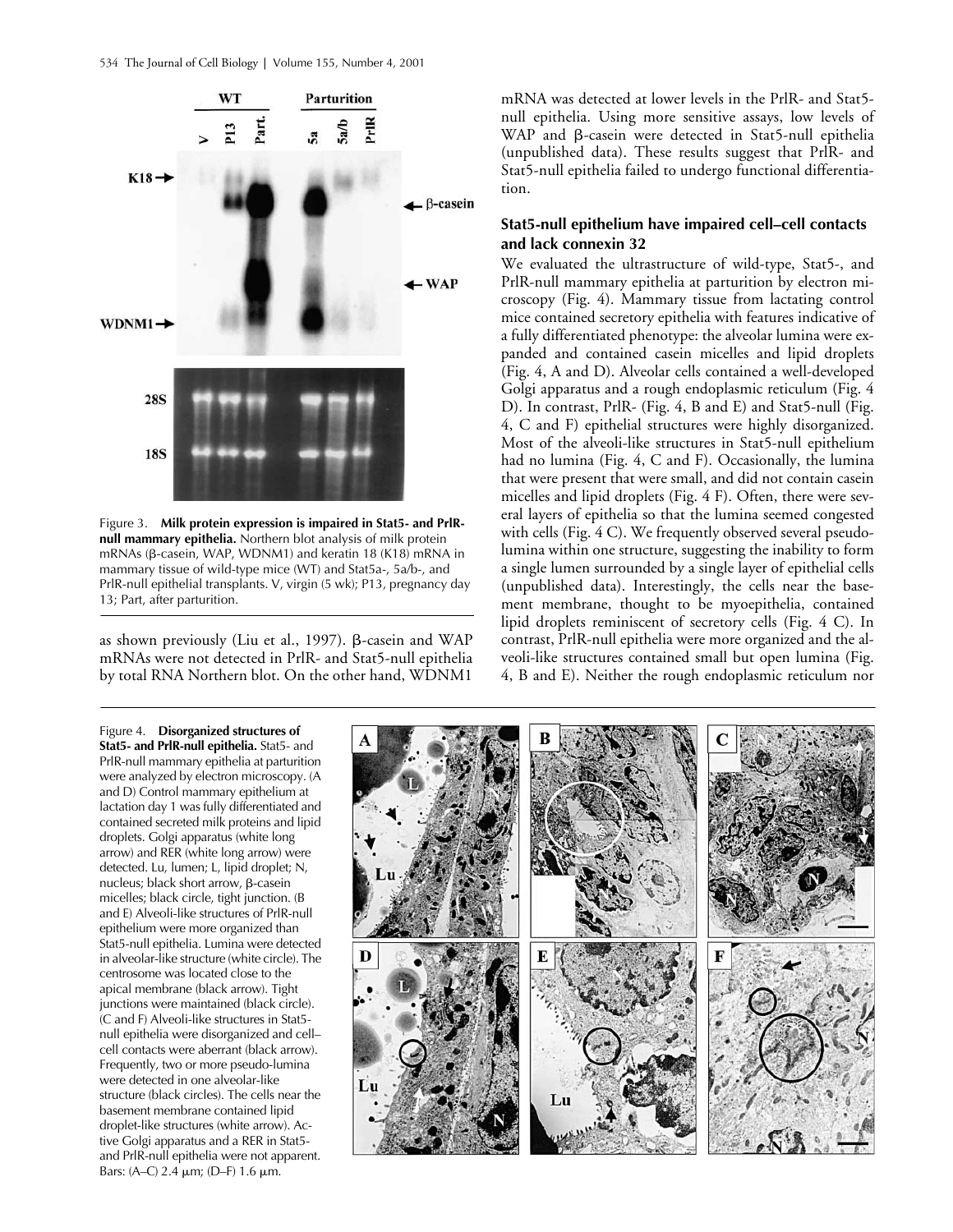

Figure 5. **Maintenance of ZO-1 expression but loss of Cx 32 expression.** Immunohistochemical staining of ZO-1 (green) and E-cadherin (red) at parturition (A–C). Tight junctions (green dots) were present in PrlR- (A) and Stat5-null (B) the same as in wild-type epithelium (C). Arrows point to alveoli-like structures of PrlR- and Stat5-null epithelia. (D) RT-PCR analysis of Cx 32 mRNA. Total RNA from wild-type, Stat5-, and PrlR-null transplanted epithelia at parturition was reverse transcribed, and the cDNA was subjected to PCR. Cx 32 cDNA was detected in wild-type but not in PrlR- or Stat5-null samples. GAPDH levels were similar in all samples. M, marker.

the active Golgi apparatus were prominent in PrlR- or Stat5 null epithelial cells (Fig. 4, E and F). We observed that the epithelial cells furthest from the basement membrane, and therefore the most "luminal," contained centrosomes located close to their apical membrane as determined by the presence of microvilli (Fig. 4 E). This centrosomal orientation suggested that these cells had recently divided and that their cleavage plane was perpendicular to the basement membrane potentially resulting in the epithelial layering and the crowding of the luminal space.

Epithelial cells contact each other via tight and adherens junctions (Cereijido et al., 1998; Borrmann et al., 2000; Vasioukhin and Fuchs, 2001), which stabilize epithelial structures and determine their integrity. Further, these junctions are necessary to establish and maintain cell polarity (Knust, 2000; Vicente-Manzanares and Sanchez-Madrid, 2000) that permits vectorial secretion (Barcellos-Hoff et al., 1989). Fig. 4 D shows the morphological appearance of a tight junction complex between the apical poles of two individual secretory cells in wild-type epithelium. One of the most conspicuous features of the Stat5-null epithelium was the lack of organized cell contacts. To identify possible causes for the lack of organized cell contacts we investigated the expression of zonula occludens (ZO)-1, a component of tight junctions. Tight junctions were identified in PrlR- and Stat5-null epithelia (Fig. 4, E and F) and visualized by ZO-1 staining (Fig. 5, A and B). We further investigated the expression of connexin, a protein in the gap junction complex, in PrlR- and Stat5-null epithelia. It has been demonstrated previously (Pozzi et al., 1995; Locke et al., 2000) that mouse mammary tissue expresses three connexin isoforms (Cx 43, Cx 26, and Cx 32), which we confirmed using reverse transcription (RT)-PCR analyses. Whereas Cx 32 mRNA was detected in wild-type epithelia at day 1 of lactation, we were unable to detect expression in PrlR- and Stat5-null epithelia at parturition (Fig. 5 D).

To further examine the cell adhesion defect apparent in Stat5-null epithelial cells, we investigated the expression of additional molecules involved in cell adhesion. Cadherins mediate cell–cell adhesion and also contribute to the maintenance of apical–basal polarity (Tepass et al., 2000). Indeed, E-cadherin has been shown to play a role in the morphogenesis and growth of the mammary gland (Daniel et al., 1995; Delmas et al., 1999). On this basis, we hypothesized that E-cadherin expression might be altered in Stat5-null mammary epithelial cells and thus contribute to the observed alterations in cell adhesion. However, E-cadherin expression along cell–cell borders did not appear to be significantly perturbed when comparing Stat5-null and wild-type epithelia (Figs. 5 and 7).

## **PrlR- and Stat5-null epithelia maintain virgin-like ductal features during pregnancy**

Whole mount and histological analyses have demonstrated that the formation of mammary alveolar epithelium was severely impaired in the absence of the PrlR or Stat5. However, these types of analyses do not allow the identification of the epithelial cells as ductal or alveolar. To further determine the histological identity of these cells, we investigated the expression of proteins that characterize either ductal or secretory alveolar epithelium. We have observed that the Na-K-Cl cotransporter (NKCCl) is expressed at high levels in virgin mice and is located on the basolateral membrane of ductal epithelial cells, and unpublished data). Further, NKCC1 expression levels decreased in developing alveoli but are maintained in some cells of the ductal epithelia during pregnancy. Therefore, we examined the expression of NKCC1 by immunohistochemistry in transplanted PrlRand Stat5-null epithelia in virgin mice and at parturition. In virgin mice, NKCC1 was detected in endogenous epithelium and PrlR- and Stat5-null transplants (Fig. 6, A, C, and E). At parturition, the levels of NKCC1 were sharply re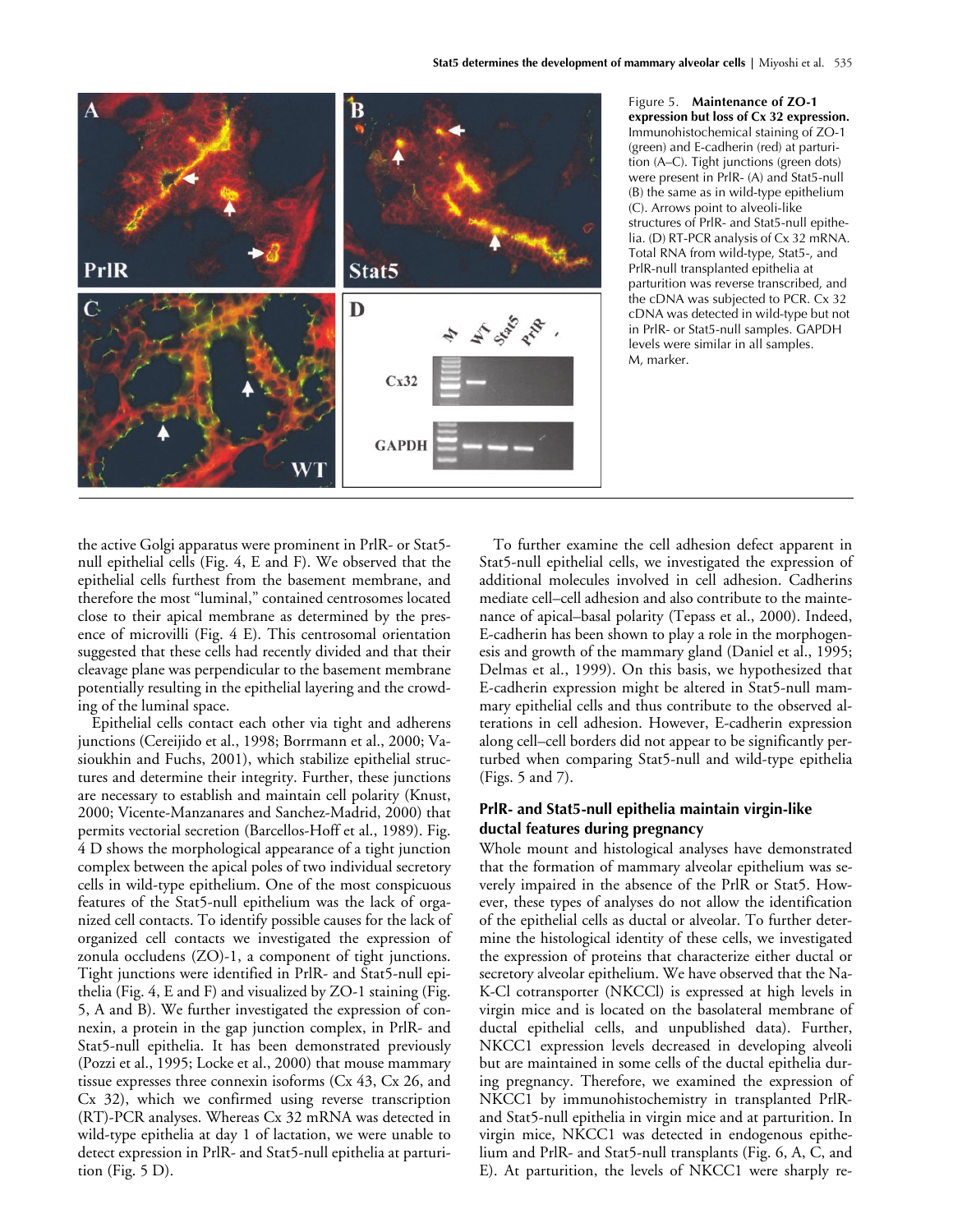Figure 6. **NKCC1 and smooth muscle actin are expressed in PrlR- and Stat5 null alveoli-like structures at parturition, but not in wild-type mice.**  Immunohistochemical staining of NKCC1 (red) and smooth muscle actin (green) in mammary epithelia of virgin mice (A, C, and E) and after parturition (B, D, and F). NKCC1 levels were high in ductal epithelium of wild-type virgin mice (A) and sharply reduced in alveoli by pregnancy day 12 (G, circle) and at parturition (B). PrlR- and Stat5-null epithelia maintained high levels of NKCC1 at parturition (D and F, compare white arrows with white arrow in G).



duced in wild-type secretory alveolar cells (Fig. 6 B). In contrast, NKCC1 expression was consistently higher in PrlRand Stat5-null epithelia at parturition (Fig. 6, D and F), and the alveoli-like structures stained strongly for NKCC1. At pregnant day 12, wild-type alveolar cells already had reduced NKCC1 levels (Fig. 6 G). These results suggest that the cells forming alveoli-like structures still maintain features of ductal epithelia. Smooth muscle actin, which characterizes myoepithelial cells, was found in PrlR- and Stat5-null, and control epithelia from virgin mice (Fig. 6, A, C, and E). At parturition, smooth muscle actin staining demonstrated a contiguous layer of thin myoepithelial cells surrounding the fully expanded wild-type alveoli (Fig. 6 B). On the other hand, PrlR- and Stat5-null (Fig. 6, D and F) epithelia exhibited a staining pattern very similar to that seen in virgin wild-type epithelium (Fig. 6 A). The expression pattern of smooth muscle actin in alveoli-like structures was identical to that observed in ducts (Fig. 6, A, E, and F).

In an attempt to identify potential markers of secretory function, we searched the mouse EST database for genes preferentially expressed in the lactating mammary library, NMLMG. Using this approach, we discovered that a sodium phosphate cotransporter isoform, Npt2b, was highly expressed in the mouse mammary gland library derived from lactating tissue, but not virgin tissue (unpublished data). Next, we examined the expression of Npt2b during normal mammary gland development. RT-PCR analyses demonstrated that Npt2b mRNA was not present in virgin or early (day 13) pregnancy, but was evident during late (day 16) pregnancy through mid (day 5) lactation (unpublished data). The cellular localization of Npt2b protein was addressed by immunohistochemistry. We detected expression of Npt2b protein in mammary tissue from day 18 pregnant mice and at day one of lactation (Fig. 7), but not in virgin or early pregnant mice (unpublished data). Interestingly, Npt2b protein was ex-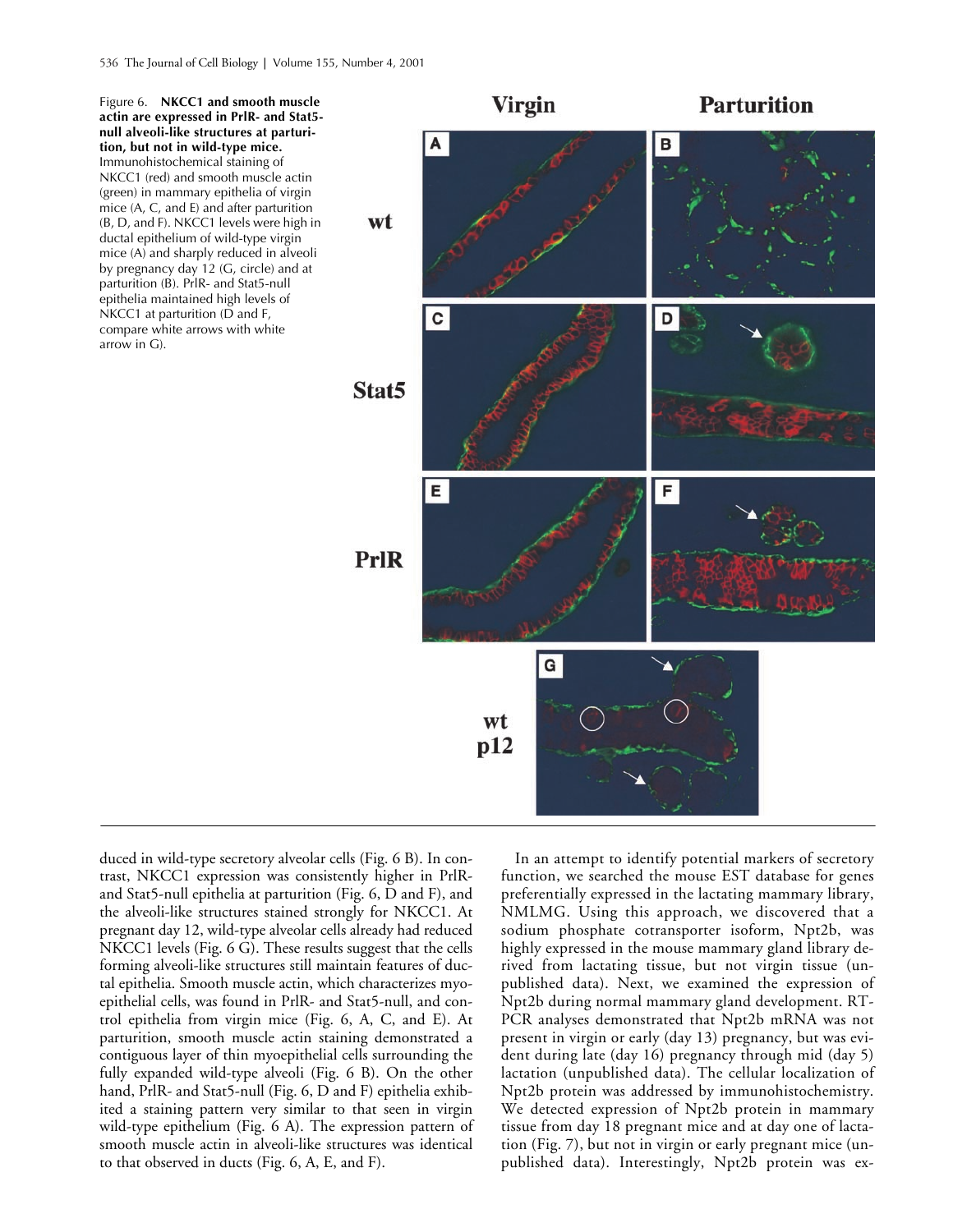

Figure 7. **Npt2b expression was not detected in PrlR- and Stat5-null alveolilike structures at parturition.** Immunohistochemical staining of Npt2b (red) and E-cadherin (green) in mammary epithelia of virgin mice (A, C, and E) and after parturition (B, D, and F). Npt2b was detected in apical membranes of secreting epithelia from wild-type tissue (B, white arrow). PrlR- and Stat5-null epithelia at parturition did not contain Npt2b (D and F). E-cadherin was detected in the sub-apical/basolateral membrane of all samples (A–F). (G) Wild-type epithelia at pregnancy day 12 did not express Npt2b. Du, duct.

pressed on the apical membrane of the mammary secretory cells (unpublished data). Taken together, these results suggest that Npt2b is a potential marker of secretory function. As mentioned above, PrlR- and Stat5-null epithelia fail to secrete milk proteins suggesting they were devoid of normal secretory function. Therefore, we examined the expression of Npt2b protein in these samples (Fig. 7). Whereas the mammary secretory cells present in wild-type epithelia showed expression of Npt2b in the apical membrane (Fig. 7 D), Npt2b was not detected in PrlR- and Stat5-null epithelia (Fig. 7, E and F). In contrast, E-cadherin (Fig. 7) was expressed in the basolateral membrane of all samples examined.

## **Epidermal growth factor and GH can activate Stat5 in PrlR-null epithelium**

Based on histological and electron microscopy studies, Stat5- and PrlR-null epithelia exhibited differences.

Whereas Stat5-null epithelium was highly disorganized and did not form open lumina, PrlR-null epithelium formed small open lumina. The observation that Stat5 null epithelium exhibited a more severe phenotype than PrlR-null epithelium, suggested that Stat5 might be activated to some extent by other cytokines in the absence of the PrlR. We have recently demonstrated by Western blot analysis that EGF and GH can activate Stat5 in mammary tissue (Gallego et al., 2001). However, their respective receptors within the epithelial compartment are not required for functional development (Gallego et al., 2001). We now investigated whether Stat5 could be activated in PrlR-null epithelium using immunohistochemistry (Fig. 8). Because Stat5a is more abundant than Stat5b, and Stat5b is not critical for alveolar development, we examined Stat5a activation. Stat5-null epithelia served as a negative control. At parturition, Stat5a was localized within nuclei of wild-type alveolar and ductal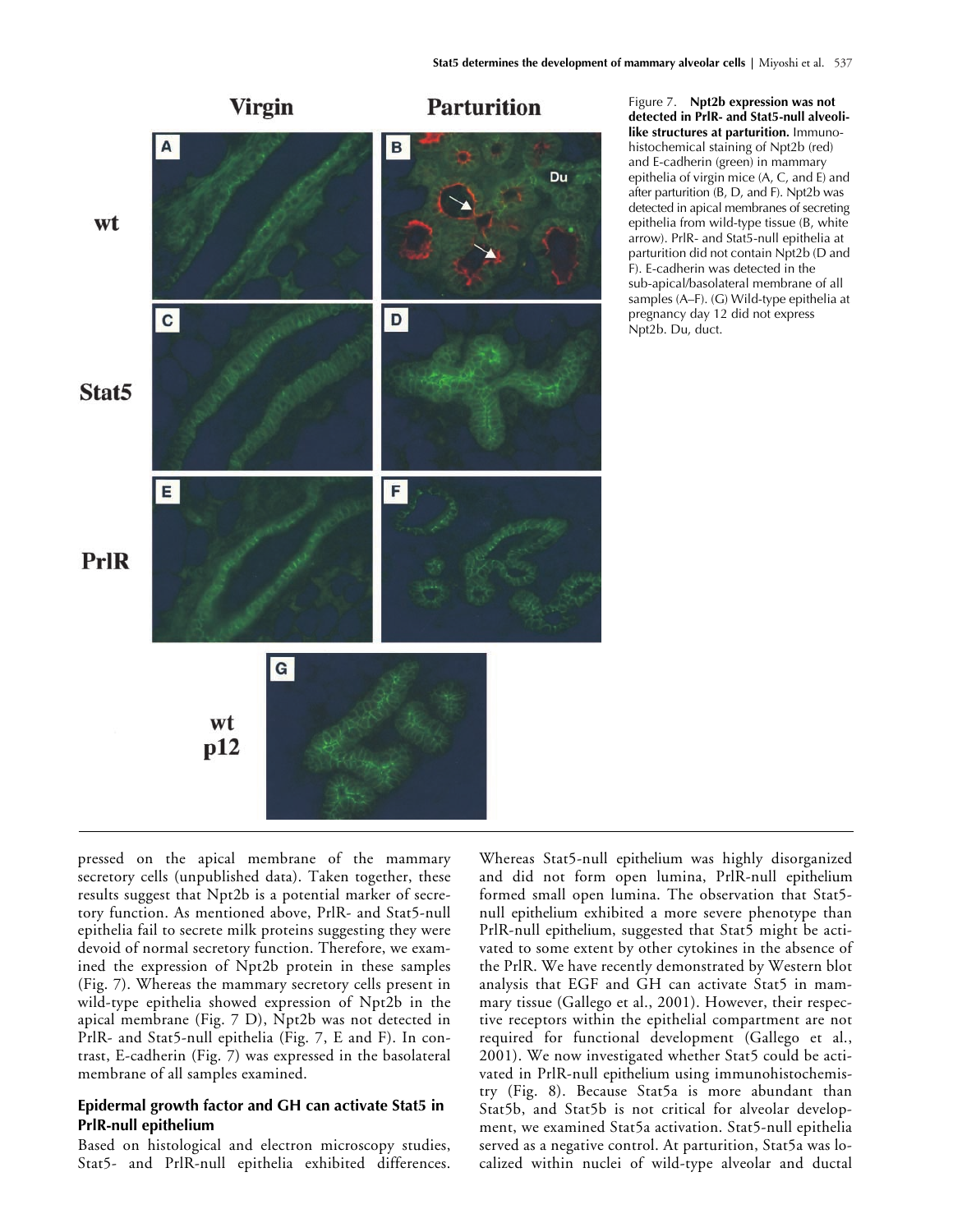

Figure 8. **Epidermal growth factor and GH can activate Stat5a in PrlR-null epithelium.** Immunohistochemical staining of Stat5a (green) and E-cadherin (red) in mammary epithelium at parturition (A) and in virgin tissue after hormone injection (B). Arrows show Stat5a nuclear staining. (A) In PrlR-null epithelium, some Stat5a nuclear staining was detected. In contrast, almost all cells in wild-type epithelia had Stat5a nuclear translocation. (B) Virgin mice carrying PrlR- and Stat5-null epithelia were injected with EGF or GH. Extensive nuclear localization of Stat5a was observed in PrlR-null epithelium but not in Stat5-null epithelium.

cells, which is indicative of its active state (Fig. 8 A). In contrast, only a few cells in PrlR-null epithelia exhibited nuclear, and thus activated Stat5a. However, upon injection with EGF or GH, extensive nuclear translocation of Stat5 was observed in PrlR-null epithelium (Fig. 8 B) indicative of Prl-independent activation of Stat5a.

## **Discussion**

Here we demonstrate that Stat5 controls the establishment of functionally differentiated and secreting alveoli during pregnancy (Fig. 9). This pathway is activated to a large extent, but not exclusively, through the PrlR. We propose that activation of the Stat5 pathway by prolactin, GH and epidermal growth factor transduces signals that instruct cells at the branch points to proliferate and adopt alveolar characteristics. Further, we suggest that Stat5 determines cell fate through the establishment of cell–cell adhesion.

## **The PrlR–Stat5 pathway is obligatory for mammary alveolar cell fate**

The transcription factor Stat5 is central to several signaling pathways, and is activated by various cytokines through their respective receptors and Jak2 (Ihle, 2001). Because Stat5 null mice are infertile (Teglund et al., 1998), their mammary development had not been studied during pregnancy. We avoided the problem of infertility through the transplantation of knockout mammary epithelia into wild-type hosts. Although a ductal tree developed in the absence of Stat5, no alveolar development was apparent after one pregnancy. Whereas Stat5-null mammary epithelium exhibited a similar

phenotype, it was distinct from that observed in the absence of the PrlR (Fig. 9). Ductal branching occurred in the absence of Stat5, but the alveoli-like structures did not form lumina as were observed in the absence of the PrlR. Our results suggest that Stat5 plays a role in regulating cell organization through cell–cell contacts independent of PrlR activation. Based on molecular markers that characterize ductal epithelia and secretory alveolar epithelia, we suggest that the PrlR- and Stat5-null alveoli-like structures have retained ductal-like characteristics. Thus, we propose that an early function of the prolactin pathway in mammary epithelia is the specification and determination of alveolar epithelia. Two separate and distinct lineage-limited mammary epithelial progenitors have been identified in the mouse mammary gland (Kordon and Smith, 1998; Smith, 1996). The failure to develop secretory alveoli may be either due to a failure to generate the alveoli-limited progenitor or the inability of the alveoli-limited progenitor and its progeny to respond to prolactin signals. It is apparent that proliferation of ductal epithelia can occur in the absence of a functional PrlR–Stat5 pathway. However, inactivation of the PrlR or Stat5 results in the formation of small alveoli-like structures with ductal features that we propose to name "ductoli." Even after several pregnancies, we did not detect functional alveoli in PrlR- and Stat5-null transplants (unpublished data). This suggests that if compensatory pathways are activated, they are unable to elicit functional alveolar development.

In addition to the mammary gland phenotype observed in the transplant studies described herein, the Stat5-null mice exhibit phenotypes in other tissues and cell types consistent with the inactivation of several cytokine signaling pathways (Teglund et al., 1998). Loss of Stat5 disrupts IL-2 signaling and results in impaired T cell proliferation and a failure to express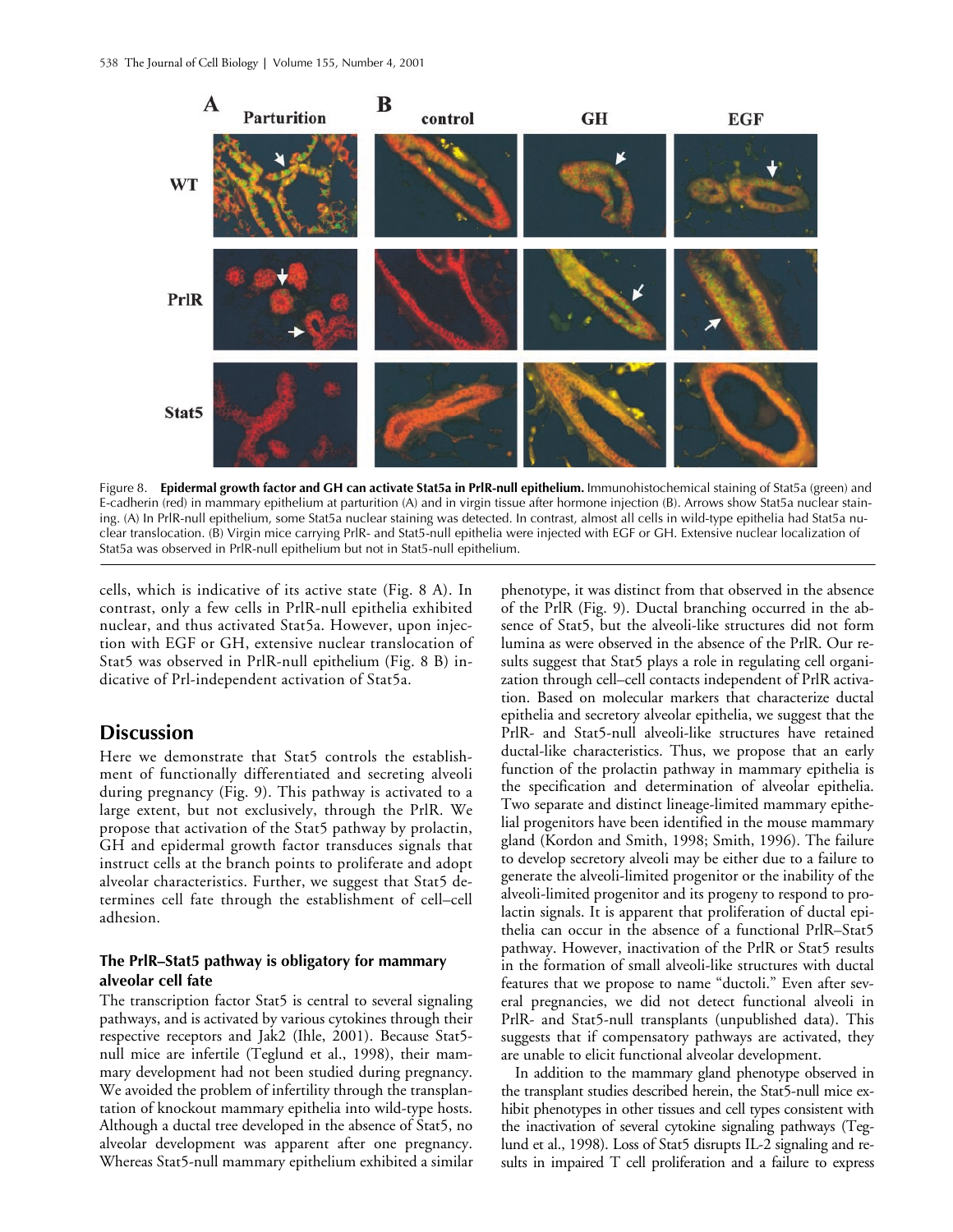

Figure 9. **PrlR and Stat5 control the cell fate of mammary alveolar epithelium.** Wild-type mammary epithelium differentiates into functional alveoli during pregnancy. However, PrlR- and Stat5 null epithelia do not undergo alveolar development. The null epithelia maintain ductal features and cell proliferation at the branching points results in the development of "ductoli" (ductal feature but alveoli-like structure). In contrast to Stat5-null ductoli, PrlR-null ductoli contain open lumina. In the absence of Stat5 ductolar cells have impaired cell–cell contacts. The ductoli do not differentiate into functional alveoli. Blue line, ductal development; red line, alveolar development. The myoepithelial cells surrounding the alveoli are flat. The outer cell layer of ductoli is positive for smooth muscle actin and can thus be considered to be of myoepithelial nature.

genes controlling cell cycle progression (Moriggl et al., 1999). In addition, Stat5 has also been linked to cell survival (Humphreys and Hennighausen, 1999; Socolovsky et al., 1999; Schwaller et al., 2000; Ihle, 2001). Lastly, Stat5 has been linked to B cell differentiation induced by IL-4 and IL-7 (Sexl et al., 2000) and Stat5a is required for functional differentiation, but not proliferation, of mammary epithelial cells (Liu et al., 1997).

## **Cell–cell adhesion defects in PrlR- and Stat5-null mammary epithelia**

The absence of Stat5 resulted in defective cell–cell adhesion as assessed by electron microscopy. Thus, in control samples the basolateral membranes of neighboring cells were in close contact with each other. Conversely, there was evidence of gaps between adjacent cells in the Stat5-null samples. This suggests that Stat5 mediates signals that promote cell–cell adhesion. The expression of E-cadherin and ZO-1, proteins known to be involved in cell–cell adhesion and associated with tight junctions, respectively (Gumbiner, 1996), revealed normal staining patterns in both the PrlR- and Stat5 null samples. However, it is possible that whereas adjacent cells express detectable E-cadherin, they may not physically contact each other. In addition to E-cadherin, the process of cell adhesion involves additional proteins and it cannot be ruled out that any one of these are responsible for the cell adhesion defects that we observed.

The establishment of cell–cell adhesion is not only important for epithelial organization, but also for effective communication between individual cells. Such intercellular communication allows neighboring cells within a defined structural unit to respond in unison to a given signal. For example, the gap junction subunit Cx 43 is expressed in the myoepithelial cell compartment, and it has been suggested that this may help coordinate myoepithelial contraction and milk ejection upon oxytocin stimulation (Plum et al., 2000). The lack of appropriate gap junction protein expression, and by extension intercellular communication, could disrupt the cellular unit (i.e., alveoli) whose formation may be required for their full functional development. It has previously been shown that the mouse mammary gland expresses three connexin isoforms, Cx 26, Cx 32, and Cx 43 (Pozzi et al., 1995). Whereas Cx 43 is expressed in myoepithelial cells, both Cx 26 and Cx 32 are expressed in the epithelial compartment. Interestingly, Cx 32 expression is induced at lactation and cannot readily be detected at other time points, suggesting that it may contribute to the attainment of a secretory phenotype (Locke et al., 2000). Furthermore, Cx 32 has been shown to interact with proteins in the tight junction complex and determine cell polarization in hepatocytes (Kojima et al., 2001). Although we were able to detect Cx 32 expression in control samples at parturition, neither PrlR- nor Stat5-null epithelia expressed detectable levels of Cx 32. It is possible that the lack of Cx 32 expression in PrlR- and Stat5-null epithelia is the result of a lack of secretory differentiation. Alternatively, it is possible that Cx 32 is a Stat5 target gene. In fact, the mouse Cx 32 gene promoter contains an interferon  $\gamma$ -activated sequence site at position –800, suggesting that this promoter may be under direct prolactin control.

We have provided experimental evidence on the level of histology and electron microscopy that cell-cell adhesion and organization is impaired in the absence of Stat5, and to a lesser extent in the absence of the PrlR. Although we have shown apparent normal localization of E-cadherin and ZO-1, this cannot be a true measure for their functional integrity, which needs to be addressed in future studies. There is now widespread interest in the regulation of mammary epithelial cells by cell–cell adhesion molecules. It is likely that many proteins, including the transcription factor Stat5, control these processes.

## **Pathway redundancy**

There were notable differences when comparing the individual phenotypes on the histological level. In particular, epithelial development in the absence of the PrlR was more inhibited than in the absence of Stat5. This could in part be explained by a reduction in the proliferative capacity of PrlR-null epithelium relative to Stat5-null epithelium. Such differences may be due to the activation of compensatory signaling pathways. For example, mitogen-activated protein kinase and PI3K can be activated upon Prl stimulation. It is also possible that other Stats (i.e., Stat1 and/or Stat3) may be recruited to Jak2 in the absence of Stat5, thus resulting in additional stimulation of epithelial development.

There was evidence of open lumina in the PrlR-, but not in the Stat5-null, transplants. Furthermore, the ductoli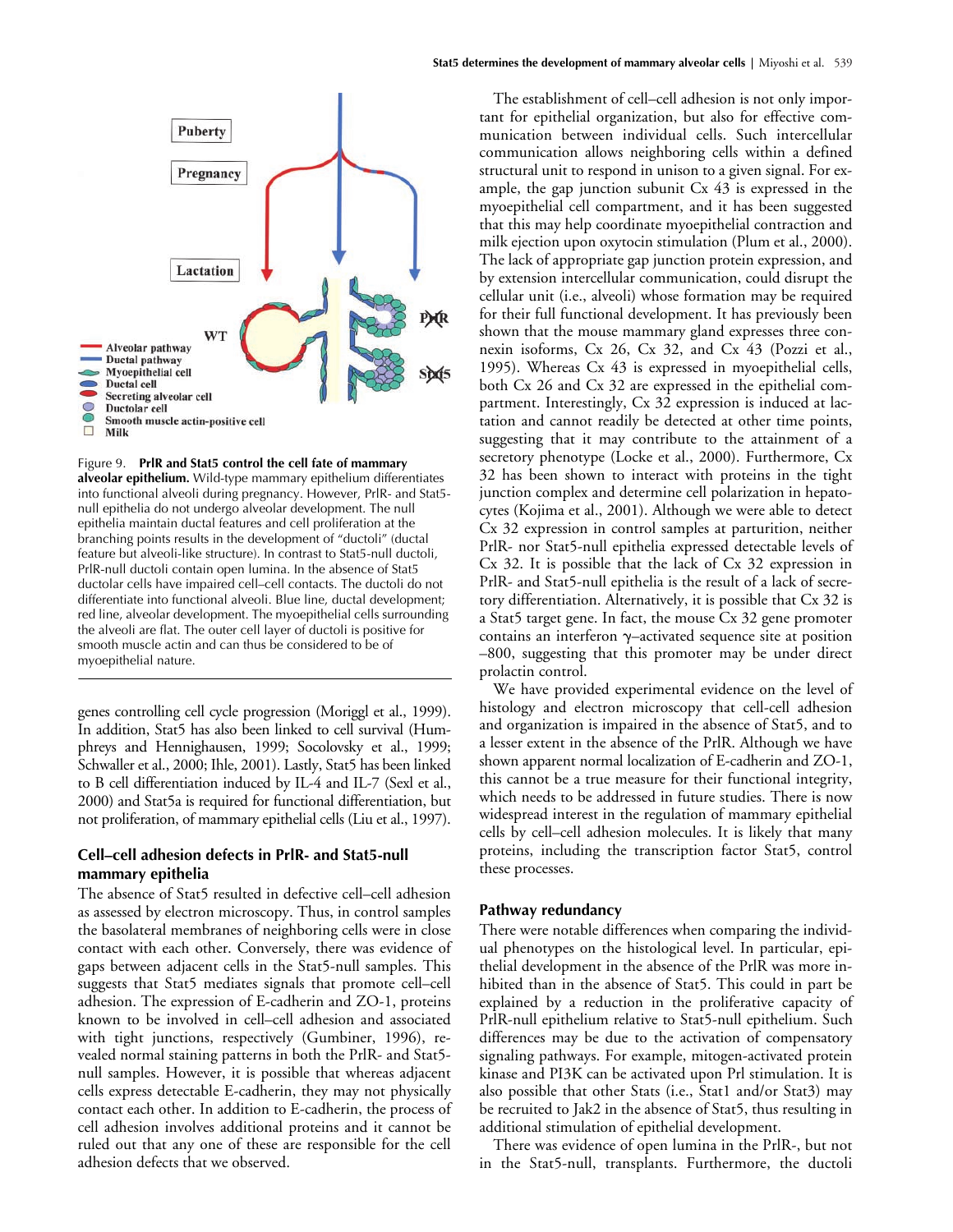present in the PrlR-null epithelia were more organized compared with Stat5-null epithelia, suggesting that Stat5 is necessary for appropriate organization of individual cells into cohesive cellular structures. Whereas Prl is probably the key cytokine responsible for the activation of Stat5, we demonstrated that Stat5 has some residual activity in the absence of the PrlR. Because both GH and EGF activate Stat5 in the absence of the PrlR, it is likely that these two cytokines contribute to the formation of cell–cell contacts and thus a lumen.

## **Pathways controlling alveolar epithelial development**

We have established that the PrlR and Stat5 are each essential for the attainment of functional alveologenesis. Several other genes and signaling pathways that control alveolar development have been identified, including ErbB2 (Jones and Stern, 1999) and ErbB4 (Jones et al., 1999), cyclin D1 (Fantl et al., 1995; Sicinski et al., 1995), C/EBPB (Robinson et al., 1998; Seagroves et al., 1998), the osteoclast differentiation factor RANKL and its receptor RANK (Fata et al., 2000), and the helix-loop-helix protein Id2 (Mori et al., 2000). Data from these mouse models suggests that alveologenesis is a complex process requiring the functional cooperation of numerous molecules. Interestingly, comparable phenotypes were observed in some of these mice, i.e., lack of alveolar development. Developmental roles for ErbB2 and 4 have been suggested based on transgenic mice that express dominant negative forms under control of a mouse mamary tumor virus long terminal repeat. Expression of a dominant negative ErbB2 resulted in condensed alveoli and reduced luminal secretion at parturition (Jones and Stern, 1999). ErbB4-dominant negative epithelium formed condensed alveoli and failed to expand at mid lactation, which correlated with reduce expression of  $\alpha$ -lactalbumin and WAP and a loss of Stat5 activity (Jones et al., 1999).

Similar to the models described here, C/EBPB-null mice possess undifferentiated alveolar epithelium; in contrast, branching morphogenesis was also impaired. C/EBPβ mRNA levels in PrlR- and Stat5-null transplanted epithelia at parturition were similar to those seen in wild-type tissue (unpublished). These results suggest that  $C/EBP\beta$  expression is essentially independent of the PrlR–Stat5 pathway, although they may converge at the  $\beta$ -casein promoter (Wyszomierski and Rosen, 2001). In the absence of RANKL, a growth factor produced by mammary epithelia in the second half of pregnancy, mammary epithelia also fail to develop (Fata et al., 2000). Because Prl can activate RANKL expression (Fata et al., 2000), it may be downstream of Stat5. However, both RANKL and RANK are expressed at high levels in PrlR- and Stat5-null transplanted epithelia at parturition (unpublished data), suggesting that these pathways are parallel and not dependent on each other. Id2-deficient mice also show severely impaired mammary gland development (Mori et al., 2000). Furthermore, Id2-deficient mammary epithelia exhibit reduced phosphorylation of Stat5. Normal levels of Id2 mRNA were detected in PrlR- and Stat5-null epithelia at parturition (unpublished data), suggesting that Id-2 is not downstream of Stat5. The presence of several, and apparently parallel, pathways controlling mammary alveolar development further emphasizes that distinct signals contribute to alveologenesis. At this point it is not clear whether

these pathways have unique molecular targets leading to the formation of functional alveoli. The understanding of signaling pathways that are required for the formation of mammary epithelia but are dispensable for life of the organism itself provides a unique opportunity to develop molecular interventions and prevention for breast cancer.

# **Materials and methods**

## **Animals**

The Stat5a/b–null mice (Teglund et al., 1998) were bred into the C57BL/6 background. PrlR-null mice (Ormandy et al., 1997b) were in a C57BL/6 background, and Stat5a-null mice (Liu et al., 1997) were in a C57BL/6 and 129 mixed background. For the transplantation studies of PrlR- and Stat5 null mammary epithelia, athymic NCr-nu/nu mice were used as hosts. Wild-type littermates were used as controls. More than 30 PrlR- and Stat5 null transplants each were analyzed. For hormone injection studies, the transplanted virgin mice (12 wk after transplantation) were used. The mice were injected by intraperitoneally with either murine GH  $(5 \mu g/g)$  of body weight), or human EGF (10  $\mu$ g/g of body weight). Mammary glands were harvested 15 min later, fixed in 4% paraformaldehyde for 4 h, and processed for paraffin embedding and sectioning by standard procedures.

#### **Antibodies**

Polyclonal anti–rabbit Stat5a antibodies have been described previously (Liu et al., 1996). Mouse monoclonal E-cadherin and smooth muscle actin antibodies were obtained from Transduction Laboratories, polyclonal anti– rabbit ZO-1 antibodies were purchased from Zymed Laboratories, and polyclonal anti–rabbit NKCC1 antibodies (Moore-Hoon and Turner, 1998) were a gift from Dr. Jim Turner (National Institute of Dental and Craniofacial Research, National Institutes of Health, Bethesda, MD). The polyclonal anti–rabbit Npt2b antibodies (Hilfiker et al., 1998) were a gift from Dr. Jurg Biber (Department of Physiology, University of Zurich, Zurich, Switzerland).

#### **Transplantation of adult mammary epithelia into the cleared fat pad of nude mice**

The transplantation was performed as previously described (DeOme et al., 1959). In brief, small pieces of mammary tissue were excised from mature virgin female wild-type, Stat5-, or PrlR-null mice. Athymic nude mice (3-wk-old) were anesthetized with an intraperitoneally injection of avertin and the proximal part of the inguinal gland containing the mammary epithelium was excised. Pieces of mammary tissue from a PrlR- and a Stat5 null mouse were grafted into contralateral cleared fat pads of recipients. The other combinations of transplants were Stat5:wild type and PrlR:wild type. To assess the completeness of clearing, the excised endogenous glands were processed for whole mount staining according to standard protocols. 8 wk after transplantation, fat pads containing transplants were harvested from virgin hosts. Alternatively, the hosts were bred and tissue was harvested on the day of parturition. For whole mounts, mammary glands were removed, fixed in Carnoy's fixative overnight and stained in carmine alum.

#### **Immunofluorescence**

After fixation in Tellyesniczky's fixative for 4 h at room temperature, tissues were embedded in paraffin and sectioned at  $5 \mu m$ . Sections were cleared in xylene and rehydrated. Antigen retrieval was performed by heat treatment using an antigen unmasking solution (Vector Laboratories) and tissue sections were blocked for 30 min in PBST containing 10% goat or horse serum. For ZO-1 detection, antigen retrieval was performed by protease treatment (Auto/Zyme Reagent set; Biomeda Corp.) at 37 C for 10 min. Sections were incubated with E-cadherin (1:1,000) and ZO-1 (1:500) antibodies, E-cadherin (1:1,000) and Npt2b (1:100) antibodies, smooth muscle actin (1:1,000) and NKCC1 (1:1,000) antibodies or E-cadherin (1:1,000), and Stat5a (1:250) antibodies. The primary antibodies were allowed to bind for 60 min at 37 C except for Stat5a:E-cadherin and ZO-1: E-cadherin (4 C, overnight). Nonspecifically bound antibody was removed by rinsing in PBST before the addition of both anti–mouse FITC-conjugated (1:250) and anti–rabbit Texas red–conjugated (1:250) secondary antibodies. Sections were incubated in the dark for 30 min, washed in two changes of PBST, and mounted in Vectashield (Vector Laboratories, Inc.). Fluorescence was visualized with a Zeiss Axioscop microscope equipped with FITC, TRITC, and FITC:TRITC filters. Images were captured using a Sony DKC5000 digital camera.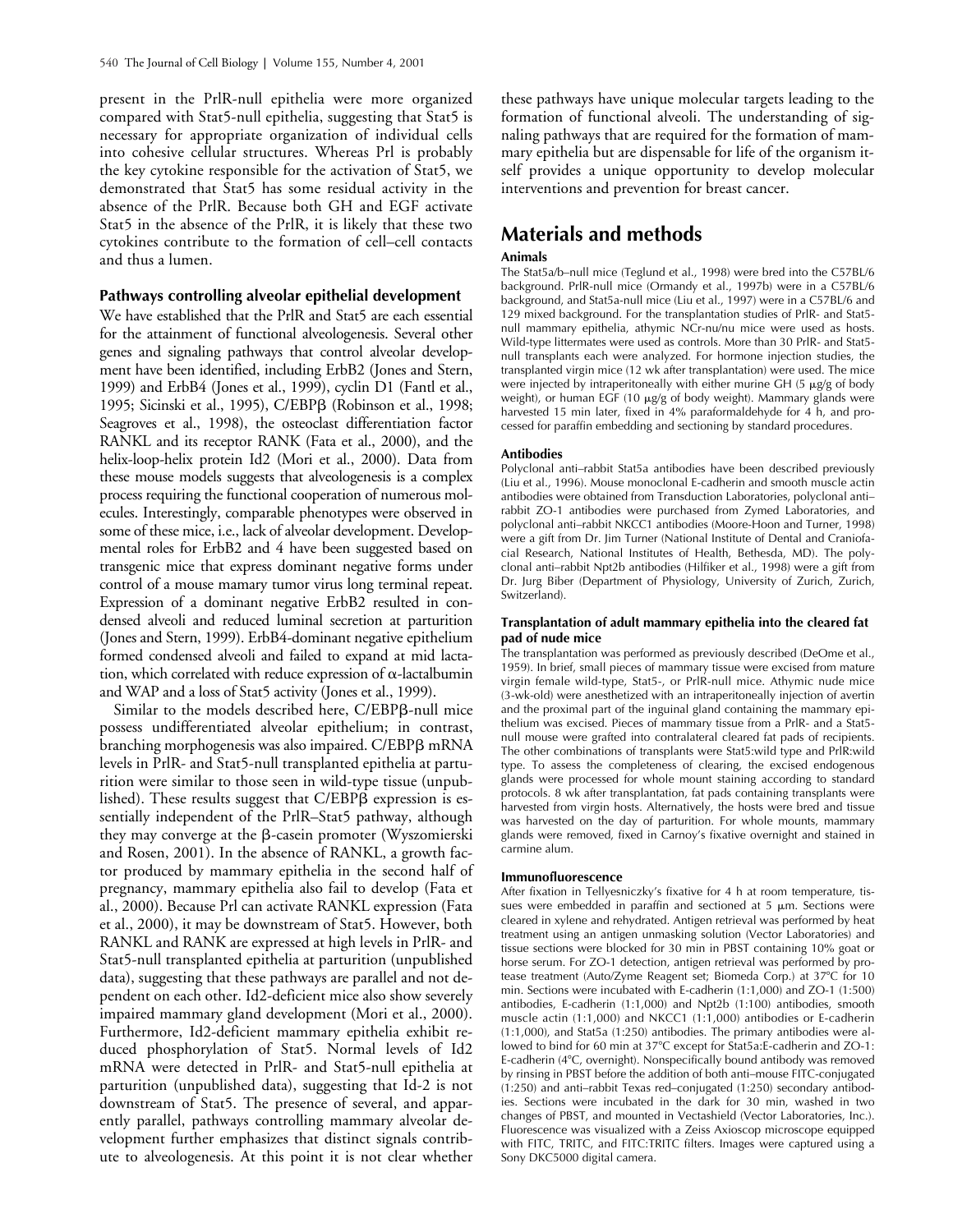#### **Analysis of cellular proliferation**

After 9 wk, the transplant recipients were treated for 48 h with 1  $\mu$ g  $\beta$ -estradiol (E) (Sigma-Aldrich) and 1 mg progesterone (P) (Sigma-Aldrich) in  $100 \mu$ l sesame oil via a single interscapular subcutaneous injection behind the neck. After acute hormone treatment, both of the transplanted number 4 inguinal mammary glands and an endogenous number 3 gland (control) were removed. 2 h before sacrifice, mice were injected with 0.3 mg BrdU per 10 g body weight (Amersham Pharmacia Biotech). Tissue was fixed in 4% paraformaldehyde in PBS for 2 h at 4 C. Immunofluorescence and BrdU-positive cell counting were performed as previously described (Seagroves et al., 2000). In brief, paraffin sections (5–7  $\mu$ m) were dewaxed and subjected to microwave antigen retrieval in 10 mM citrate buffer, pH 6.0. After blocking in 5% BSA/0.5% Tween 20 for 4 h at room temperature, sections were incubated with anti–BrdU-FITC–conjugated antibody (1:5; Becton Dickinson) in blocking solution overnight at room temperature. After PBS washes, slides were mounted in Vectashield + DAPI medium (Vector Laboratories). At least four glands per genotype were used for each experiment (endogenous control #3,  $n = 5$ ; PrlR-null epithelia transplanted gland,  $n = 5$ ; Stat5-null epithelia transplanted gland,  $n = 4$ ). Cells from 16 fields at 60 $\times$  magnification were counted from each sample. The number of BrdU-positive cells in a given field was expressed as a percentage of the total number of DAPI-stained cells. Statistical significance was determined by Mann-Whitney paired *t* test.

#### **Gene expression analysis**

Total RNA was isolated from fresh or frozen tissues and Northern blots were performed as described previously (Robinson et al., 1995). In brief,  $10 \mu$ g of total RNA was loaded in each lane. Membranes were hybridized with random-primed  $[\alpha^{-32}P]$  dCTP-labeled probes in QuickHyb solution for 3 h at 65°C. Washes were performed in 0.1  $\times$  SSC/0.1% SDS at 65°C. At first, the membrane was hybridized with WAP and  $\beta$ -casein probes together and exposed to x-ray films. After stripping, membranes were rehybridized with WDNM1 and keratin 18 probes together. A 415-bp WAPspecific probe was generated by RT-PCR with primers 5-GTA-CCA-TGC-GTT-GCC-TCA-TC-3 and 5-GCT-GCT-CAC-TGA-AGG-GTT-ATC-3. A  $577$ -bp  $\beta$ -casein–-specific probe was generated by RT-PCR with primers 5-CTA-AAG-TTC-ACT-CCA-GCA-TCC-3 and 5-CAT-TTC-CAG-TTT-CAG-TCA-GTT-C-3. A full-length cDNA for WDNM1 was used (Robinson et al., 1995). The keratin 18–specific probe was a 1.1-kb EcoRI cDNA fragment (Singer et al., 1986).

#### **Electron microscopy**

Small pieces of mammary tissue were cut, minced into 1-mm cubes, and fixed in a 0.025% solution of glutaraldehyde and 3.8% paraformaldehyde in PBS, pH 7.2, for 2 h. The tissue was rinsed in PBS and postfixed in 2% osmium tetroxide in 0.5 M sodium cacodylate buffer for 2 h, and dehydrated in a graded series of acetone solutions (Blanchette-Mackie and Scow, 1971). Temperature was maintained at 4 C from excision through dehydration and tissues were embedded in epon at room temperature (Luft, 1961). Sections were cut on a Reichert Om U2 ultramicrotome. Thick sections were stained with Toluidine blue in 1% sodium borate (pH 8.3) (Trump et al., 1961). Thin sections were stained with Karnovsky's lead hydroxide (Karnovsky, 1961) and uranyl acetate (Zobel and Beer, 1961) and examined with a JEOL 1010 electron microscope.

#### **RT-PCR assays**

Total RNA  $(1 \mu g)$  was transcribed into cDNA using Thermoscript reverse transcriptase (Life Technologies, Inc.) according to the manufacturer's protocol. Total RNA  $(1 \mu g)$  was first incubated with dNTPs and an oligo $dT<sub>(12–18)</sub>$  primer at 65°C for 5 min. All components were added except the reverse transcriptase, and the reaction was incubated at 42 C for 2 min. Thermoscript RT (50 units) was added to each reaction and incubated for a further 50 min. For controls, the samples without RT reactions were amplified. Single-stranded RNA was degraded by treating the reaction with *Escherichia coli* RNase H for 20 min at 37 C. PCR assays were performed for Cx 32 and GAPDH cDNA. Cx 32 gene-specific primers were 5-GTT-GCA-ACC-AGG-TGT-GGC-AGT-G-3' and 5'-CGG-AGG-CTG-CGA-GCA-TAA-AGA-C-3. GAPDH gene-specific primers were 5-CAA-CGG-GAA-GGG-CCC-CCA-TAC-CAT-C-3 and 5-ACG-ACG-GAC-ACA-TTG-GGG-GTA-G-3. The template was first denatured at 94 C for 2 min followed by 35 cycles (Cx 32) or 25 cycles (GAPDH) of denaturation (94°C, 40 s), annealing (65 C, 40 s), and extention (72 C, 1 min). A final extention at 72 C for 10 min was performed.

(St. Jude's Children's Research Hospital, Memphis, TN) for providing the PrlR- and Stat5a/b–null mice, respectively. We thank Drs. Jim Turner and Jurg Biber for anti-NKCC1 and anti-Npt2b antibodies, respectively. We thank the National Institute of Diabetes and Digestive and Kidney Diseases's National Hormone and Pituitary Program, and its Scientific Director, Dr. A.F. Parlow (National Institutes of Health, Bethesda, MD) for providing us with murine GH. We thank Dr. Jorcano (CIEMAT, Madrid, Spain) for providing us with human epidermal growth factor. We acknowledge Dr. Elaine Neale (National Institute of Dental and Craniofacial Research, National Institutes of Health, Bethesda, MD) who generously allowed us to use her electron microscope facility. K. Miyoshi is grateful to Professor Hideo Inoue for his continued encouragement.

J. Shillingford is funded by Department of Defense fellowship (17-00-1- 0246). S.L. Grimm is supported by Department of Defense fellowship 17- 00-1-0138.

Submitted: 13 July 2001 Revised: 8 October 2001 Accepted: 8 October 2001

## **References**

- Barcellos-Hoff, M.H., J. Aggeler, T.G. Ram, and M.J. Bissell. 1989. Functional differentiation and alveolar morphogenesis of primary mammary cultures on reconstituted basement membrane. *Development.* 105:223–235.
- Blanchette-Mackie, E.J., and R.O. Scow. 1971. Sites of lipoprotein lipase activity in adipose tissue perfused with chylomicrons. Electron microscope cytochemical study. *J. Cell Biol.* 51:1–25.
- Bole-Feysot, C., V. Goffin, M. Edery, N. Binart, and P.A. Kelly. 1998. Prolactin (PRL) and its receptor: actions, signal transduction pathways and phenotypes observed in PRL receptor knockout mice. *Endocr. Rev.* 19:225–268.
- Borrmann, C.M., C. Mertens, A. Schmidt, L. Langbein, C. Kuhn, and W.W. Franke. 2000. Molecular diversity of plaques of epithelial-adhering junctions. *Ann. NY. Acad. Sci.* 915:144–150.
- Cereijido, M., J. Valdes, L. Shoshani, and R.G. Contreras. 1998. Role of tight junctions in establishing and maintaining cell polarity. *Annu. Rev. Physiol.* 60:161–177.
- Daniel, C.W., P. Strickland, and Y. Friedmann. 1995. Expression and functional role of E- and P-cadherins in mouse mammary ductal morphogenesis and growth. *Dev. Biol.* 169:511–519.
- Delmas, V., P. Pla, H. Feracci, J.P. Thiery, R. Kemler, and L. Larue. 1999. Expression of the cytoplasmic domain of E-cadherin induces precocious mammary epithelial alveolar formation and affects cell polarity and cell-matrix integrity. *Dev. Biol.* 216:491–506.
- DeOme, K.B., L.J. Faulkin, Jr., H.A. Bern, and P.E. Blair. 1959. Development of mammary tumors from hyperplastic alveolar nodules transplanted into gland-free mammary fat pads of female C3H mice. *Cancer Res.* 19:515–520.
- Fantl, V., G. Stamp, A. Andrews, I. Rosewell, and C. Dickson. 1995. Mice lacking cyclin D1 are small and show defects in eye and mammary gland development. *Genes Dev.* 9:2364–2372.
- Fata, J.E., Y.Y. Kong, J. Li, T. Sasaki, J. Irie-Sasaki, R.A. Moorehead, R. Elliott, S. Scully, E.B. Voura, D.L. Lacey, et al. 2000. The osteoclast differentiation factor osteoprotegerin-ligand is essential for mammary gland development. *Cell.* 103:41–50.
- Gallego, M.I., N. Binart, G.W. Robinson, R. Okagaki, K.T. Coschigano, J. Perry, J.J. Kopchick, T. Oka, P.A. Kelly, and L. Hennighausen. 2001. Prolactin, growth hormone, and epidermal growth factor activate Stat5 in different compartments of mammary tissue and exert different and overlapping developmental effects. *Dev. Biol.* 229:163–175.
- Gumbiner, B.M. 1996. Cell adhesion: the molecular basis of tissue architecture and morphogenesis. *Cell.* 84:345–357.
- Hennighausen, L., and G.W. Robinson. 1998. Think globally, act locally: the making of a mouse mammary gland. *Genes Dev.* 12:449–455.
- Hennighausen, L., and G.W. Robinson. 2001. Signaling pathways in mammary gland development. *Developmental Cell*. 1:467–475.
- Hilfiker, H., O. Hattenhauer, M. Traebert, I. Forster, H. Murer, and J. Biber. 1998. Characterization of a murine type II sodium-phosphate cotransporter expressed in mammalian small intestine. *Proc. Natl. Acad. Sci. USA.* 95: 14564–14569.
- Humphreys, R.C., and L. Hennighausen. 1999. Signal transducer and activator of transcription 5a influences mammary epithelial cell survival and tumorigenesis. *Cell Growth Differ.* 10:685–694.
- Ihle, J.N. 2001. The Stat family in cytokine signaling. *Curr. Opin. Cell Biol.* 13: 211–217.

We are grateful to Drs. Paul Kelly (INSERM, Paris, France) and James Ihle